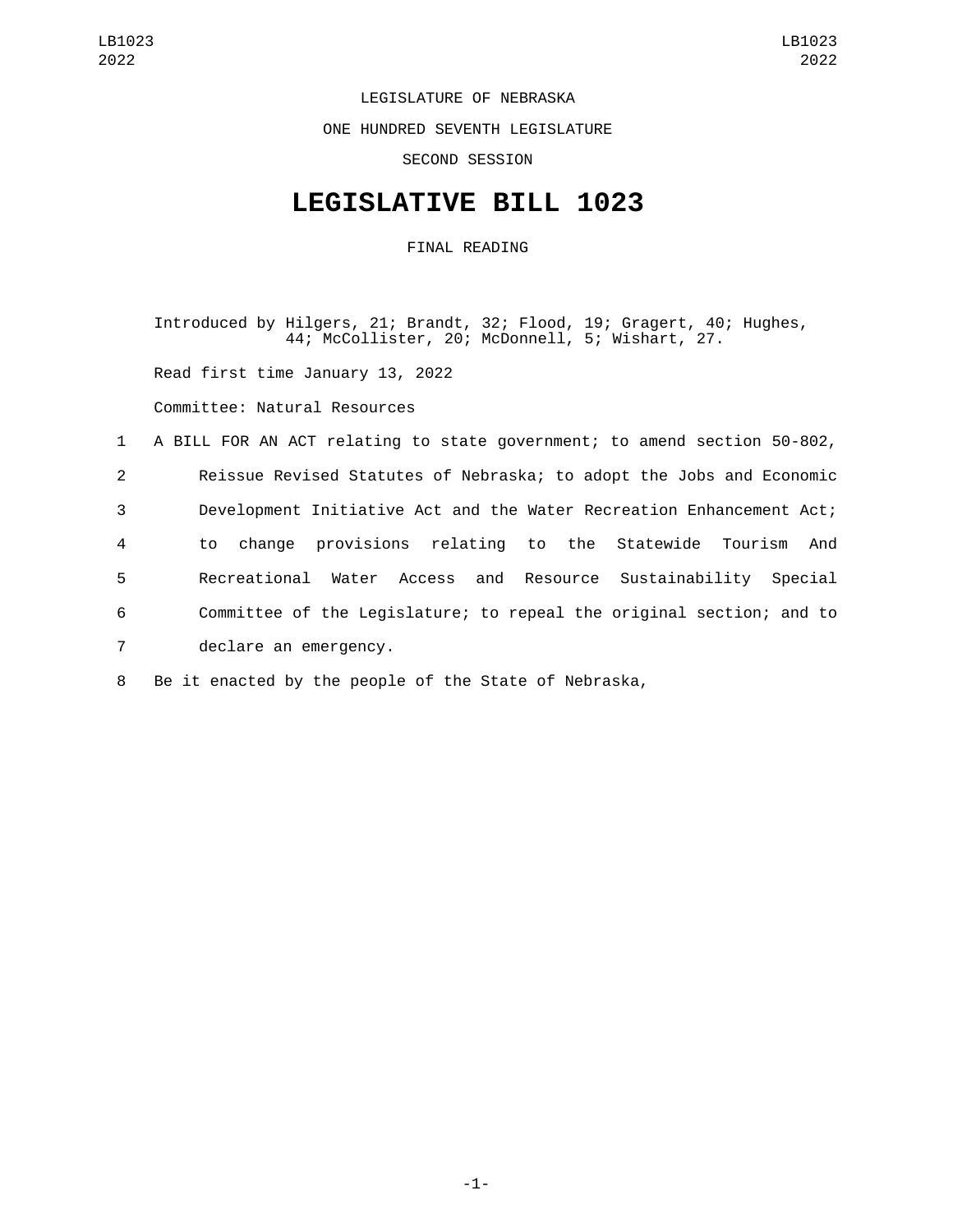| 1              | Section 1. Sections 1 to 4 of this act shall be known and may be          |
|----------------|---------------------------------------------------------------------------|
| $\overline{2}$ | cited as the Jobs and Economic Development Initiative Act and may also be |
| 3              | referred to as the JEDI Act.                                              |
| 4              | Sec. 2. The Legislature finds and declares as follows:                    |
| 5              | (1) The future vibrancy of the people, communities, and businesses        |
| 6              | of Nebraska depends on reliable sources of water;                         |
| 7              | (2) While it is in the state's best interest to retain control over       |
| 8              | its water supplies, much of the state's water resources are currently     |
| 9              | underutilized;                                                            |
| 10             | (3) In 2019, the state experienced historic flooding along the            |
| 11             | Platte River which caused loss of life and over one billion dollars in    |
| 12             | damage to private and public property and infrastructure;                 |
| 13             | (4) Well-planned flood control is critical to the future of the           |
| 14             | people, communities, and businesses of Nebraska;                          |
| 15             | (5) In light of the disruption from the COVID-19 pandemic and the         |
| 16             | trend toward a remote workforce around the country, people around the     |
| 17             | country are rethinking where they want to work, live, and raise a family. |
| 18             | As people consider where to live, access to sustainable water resources   |
| 19             | and outdoor recreational opportunities will be important considerations   |
| 20             | in making Nebraska a competitive choice for the future;                   |
| 21             | (6) The state's lakes and rivers help Nebraskans enjoy the water          |
| 22             | resources in our state and make Nebraska an even more attractive place to |
| 23             | live and raise a family;                                                  |
| 24             | (7) The state's water resources provide economic benefits to the          |
| 25             | people, communities, and businesses of Nebraska by helping to attract     |
| 26             | visitors from other states and boosting local economies;                  |
| 27             | (8) In 2021, the Legislature passed LB406, which established the          |
| 28             | Statewide Tourism And Recreational Water Access<br>and<br>Resource        |
| 29             | Sustainability Special Committee of the Legislature. The committee was    |
| 30             | tasked with conducting studies on:                                        |
| 31             | (a) The need to protect public and private property, including use        |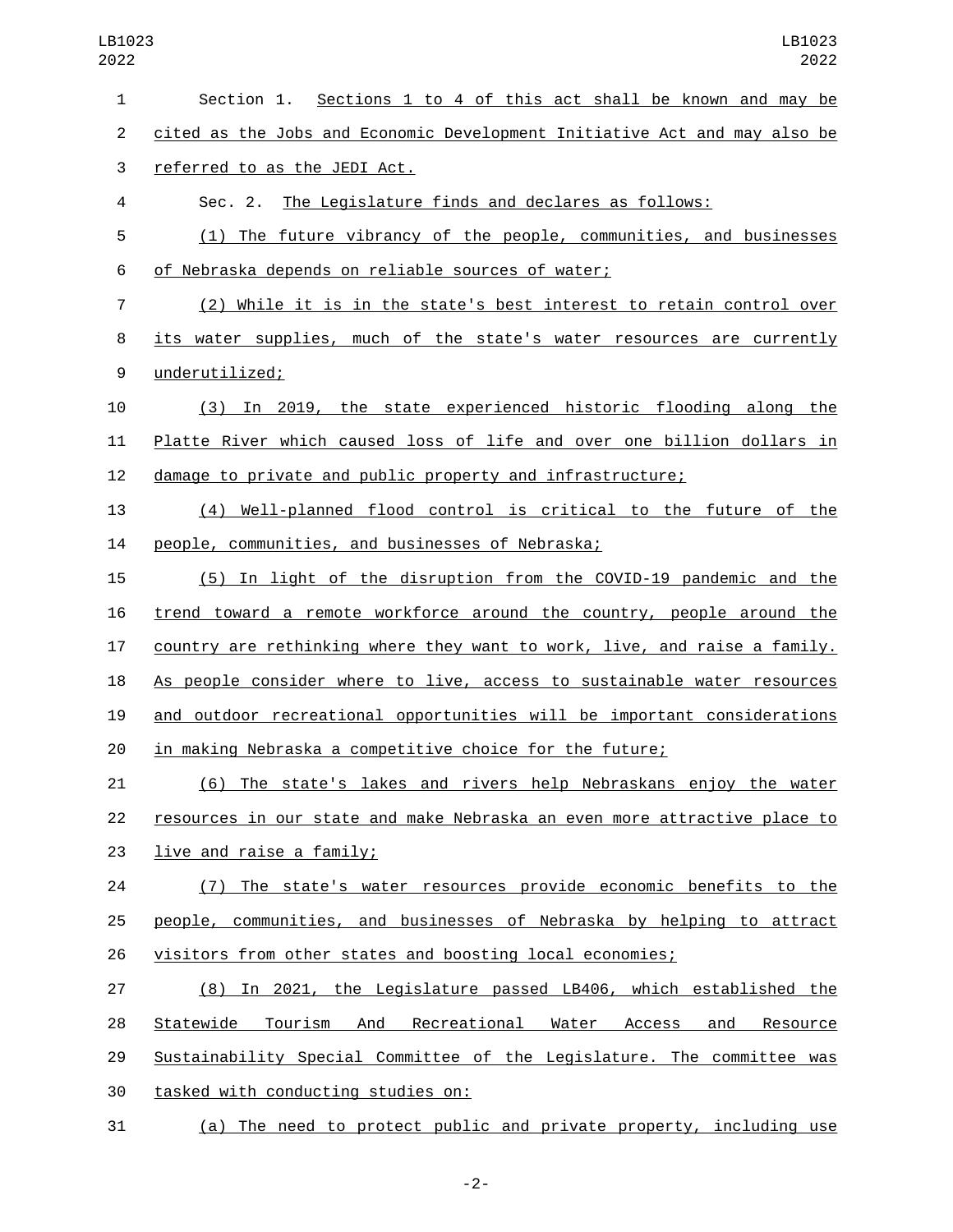| 1              | of levee systems, enhance economic development, and promote private      |
|----------------|--------------------------------------------------------------------------|
| $\overline{2}$ | investment and the creation of jobs along the Platte River and its       |
| 3              | tributaries from Columbus, Nebraska, to Plattsmouth, Nebraska;           |
| $\overline{4}$ | (b) The need to provide for public safety, public infrastructure,        |
| 5              | land-use planning, recreation, and economic development in the Lake      |
| 6              | McConaughy region of Keith County, Nebraska; and                         |
| $\overline{7}$ | (c) The socioeconomic conditions, recreational and tourism               |
| 8              | opportunities, and public investment necessary to enhance economic       |
| 9              | development and to catalyze private investment in the region in Knox     |
| 10             | County, Nebraska, that lies north of State Highway 12 and extends to the |
| 11             | South Dakota border and includes Lewis and Clark Lake and Niobrara State |
| 12             | Park;                                                                    |
| 13             | (9) After considerable study, the Statewide Tourism And Recreational     |
| 14             | Water Access and Resource Sustainability Special Committee identified    |
| 15             | potential opportunities within the floodway near the Platte River that   |
| 16             | could be used to build a combined reservoir of approximately three       |
| 17             | thousand six hundred surface acres, or greater, in or near a county      |
| 18             | having a population of at least one hundred thousand but not more than   |
| 19             | three hundred thousand inhabitants. Such a reservoir could be built      |

 without a dam of a Platte River channel and without negatively impacting any existing municipalities, their surrounding communities, or any economic development already occurring in such areas;

 (10) It is in the public interest to construct a lake at or near 24 this location. Such a lake would provide flood control by providing additional off-channel storage during flood events and public recreational opportunities that would benefit generations of Nebraskans, similar to the recreational opportunities provided by Lake McConaughy, Lewis and Clark Lake, and Eugene T. Mahoney State Park;

 (11) In addition to the primary purposes of providing flood control and public recreational opportunities that will benefit the public, building a lake will provide the collateral benefit of economic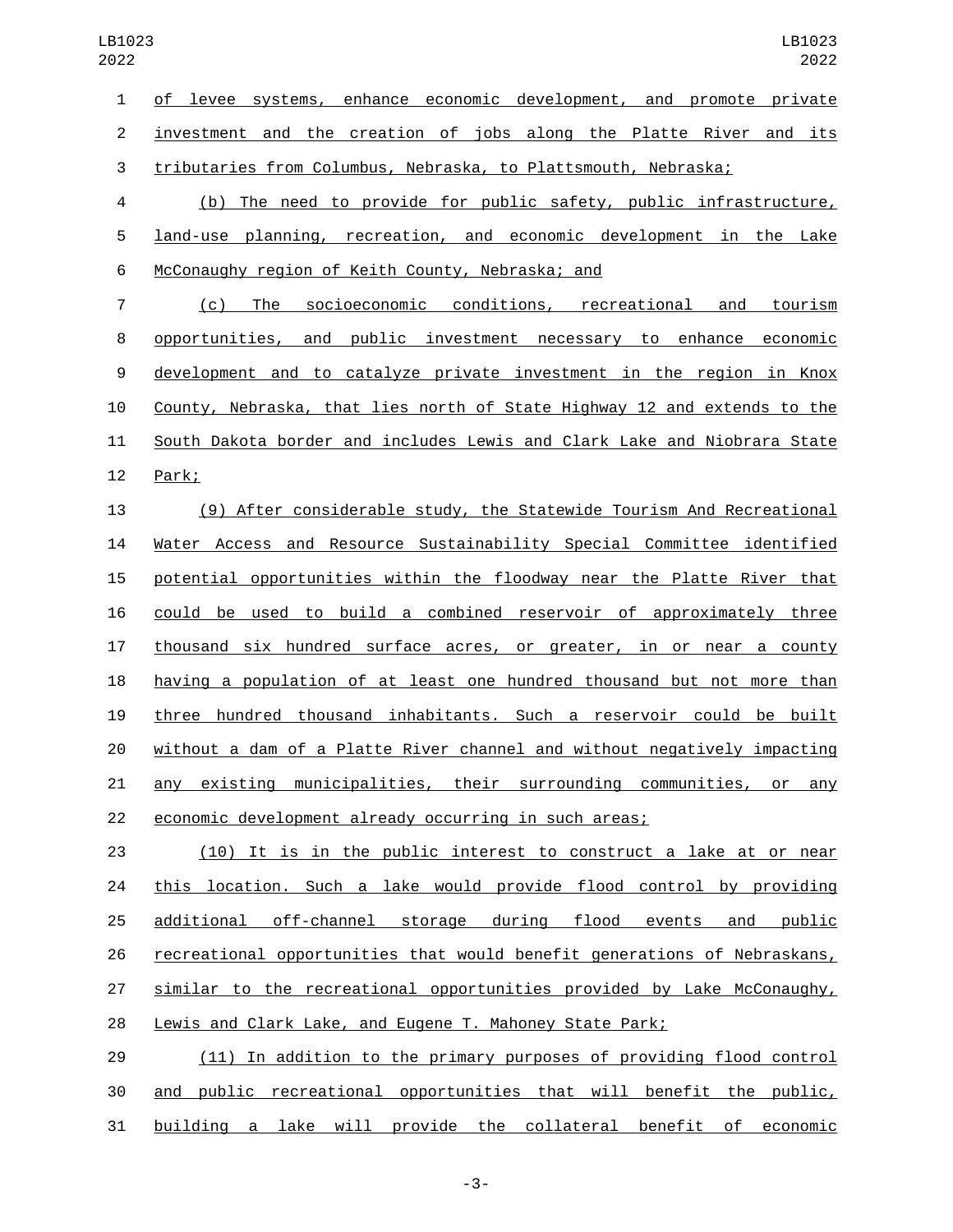| $\mathbf{1}$   | development opportunities;                                                |
|----------------|---------------------------------------------------------------------------|
| $\overline{2}$ | (12) It is in the public interest, and the purpose of the Jobs and        |
| 3              | Economic Development Initiative Act, that private parties contribute to   |
| 4              | the cost of constructing and developing the lake and that the state seek  |
| 5              | donations and investments from private parties to<br>fund<br>such<br>out  |
| 6              | construction and development;                                             |
| 7              | (13) It is in the public interest, and the purpose of the act, that       |
| 8              | the state (a) manage the construction and development of the lake in a    |
| 9              | manner that encourages private donations and investments, including       |
| 10             | through the use of public-private partnerships, (b) maintain sufficient   |
| 11             | oversight to protect the state's investment in the lake, and (c) retain   |
| 12             | <u>ownership of the lake as an asset for Nebraskans; and</u>              |
| 13             | (14) It is in the public interest, and the purpose of the act, that       |
| 14             | the lake, and the land near or adjacent thereto, be developed in a        |
| 15             | thoughtful and planned manner by the state and be free from control of    |
| 16             | political subdivisions or municipalities to further the act's purposes of |
| 17             | providing<br>flood control, recreational opportunities, and<br>orderly    |
| 18             | development of the project.                                               |
| 19             | (1) The Department of Natural Resources is granted all<br>Sec. 3.         |
| 20             | power necessary to carry out the purposes of the Jobs and Economic        |
| 21             | Development Initiative Act, including, but not limited to, the power to:  |
| 22             | (a) Purchase, sell, or lease land;                                        |
| 23             | (b) Enter into contracts, including, but not limited to, contracts        |
| 24             | relating to the provision of construction services, management services,  |
| 25             | legal services, auditor services, and other consulting services or advice |
| 26             | as the department may require in the performance of its duties; and       |
| 27             | (c) Enter into agreements with natural resources districts to             |
| 28             | accomplish the purposes of the act. In any such agreement, a natural      |
| 29             | resources district may use the full powers granted to it by law.          |
| 30             | (2) It is the intent of the Legislature that the department engage        |
| 31             | private parties and entities to construct and develop the lake and enter  |

-4-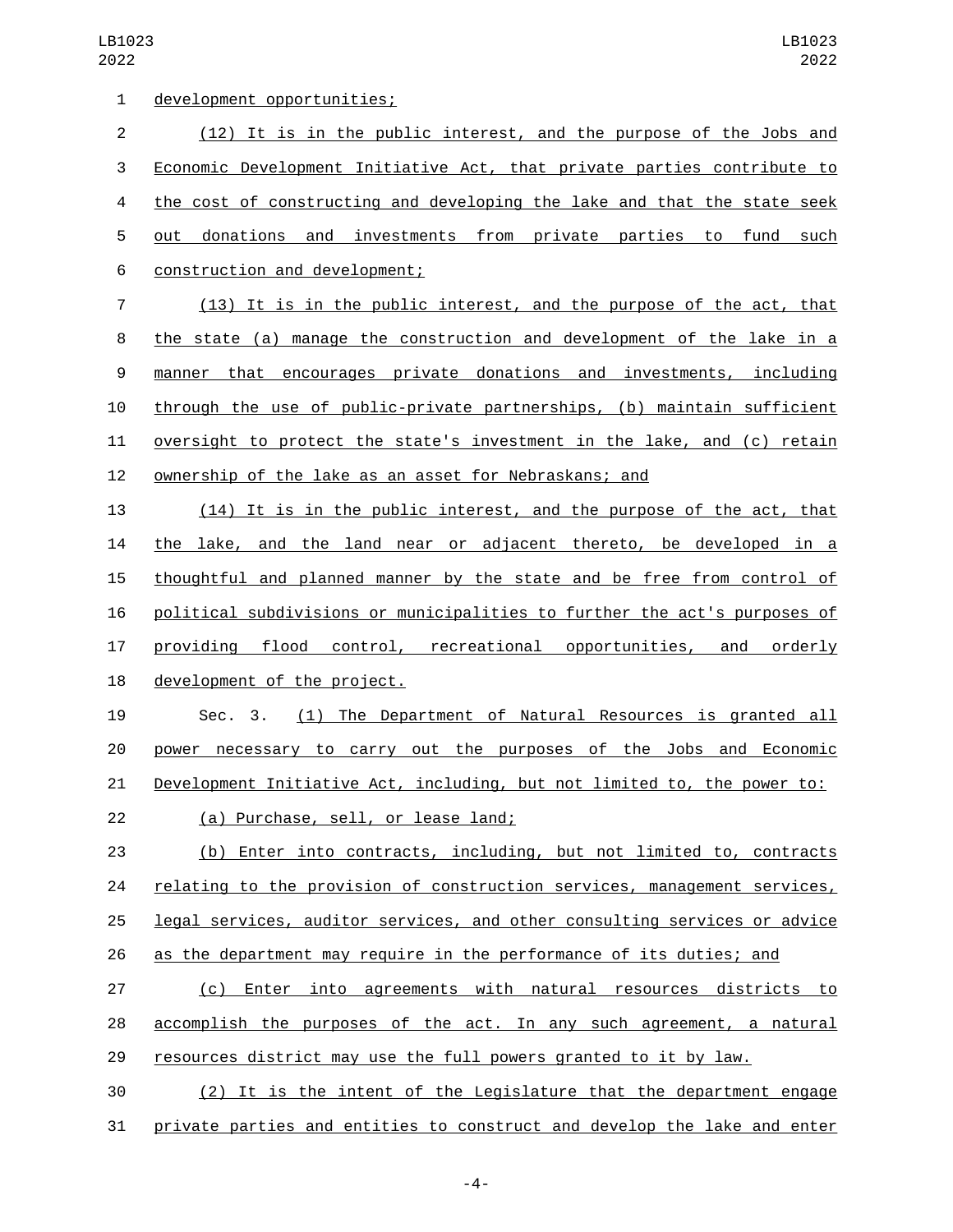into contracts or public-private partnerships that the department deems advantageous to the construction and development of the lake, and land adjacent thereto, and to advance the purposes of the act. (3) Notwithstanding any other provision of law, the department shall 5 give preference to: (a) Contract proposals relating to the development or management of the lake from a Nebraska nonprofit corporation whose board of directors include at least four directors who are appointed by the Governor with the approval of a majority of the Legislature, one representative of the Game and Parks Commission who is a nonvoting, ex officio member of such board of directors, and one member of the Legislature who is appointed by the Executive Board of the Legislative Council and who is a nonvoting, ex officio member of such board of directors. All such directors must agree to be bound by the conflict-of-interest provisions in sections 49-1493 to 49-14,104. Any such nonprofit corporation shall be bound by the Open Meetings Act and sections 84-712 to 84-712.09 and shall publicly let contracts valued in excess of twenty-five thousand dollars; and (b) Contract proposals which provide for a public-private partnership with the state in constructing, developing, or managing the 20 lake. (4) The department is granted authority to select the land upon which the lake will be built. In making such selection, the following shall apply: (a) The land shall be located in or near a county having a population of at least one hundred thousand but not more than three hundred thousand inhabitants and within the flood plain or floodway of 27 the Platte River; (b) Preference shall be given to locations that were materially 29 underwater when the Platte River flooded in 2019; (c) It is the intent of the Legislature that the lake be at least 31 three thousand six hundred surface acres in size;

-5-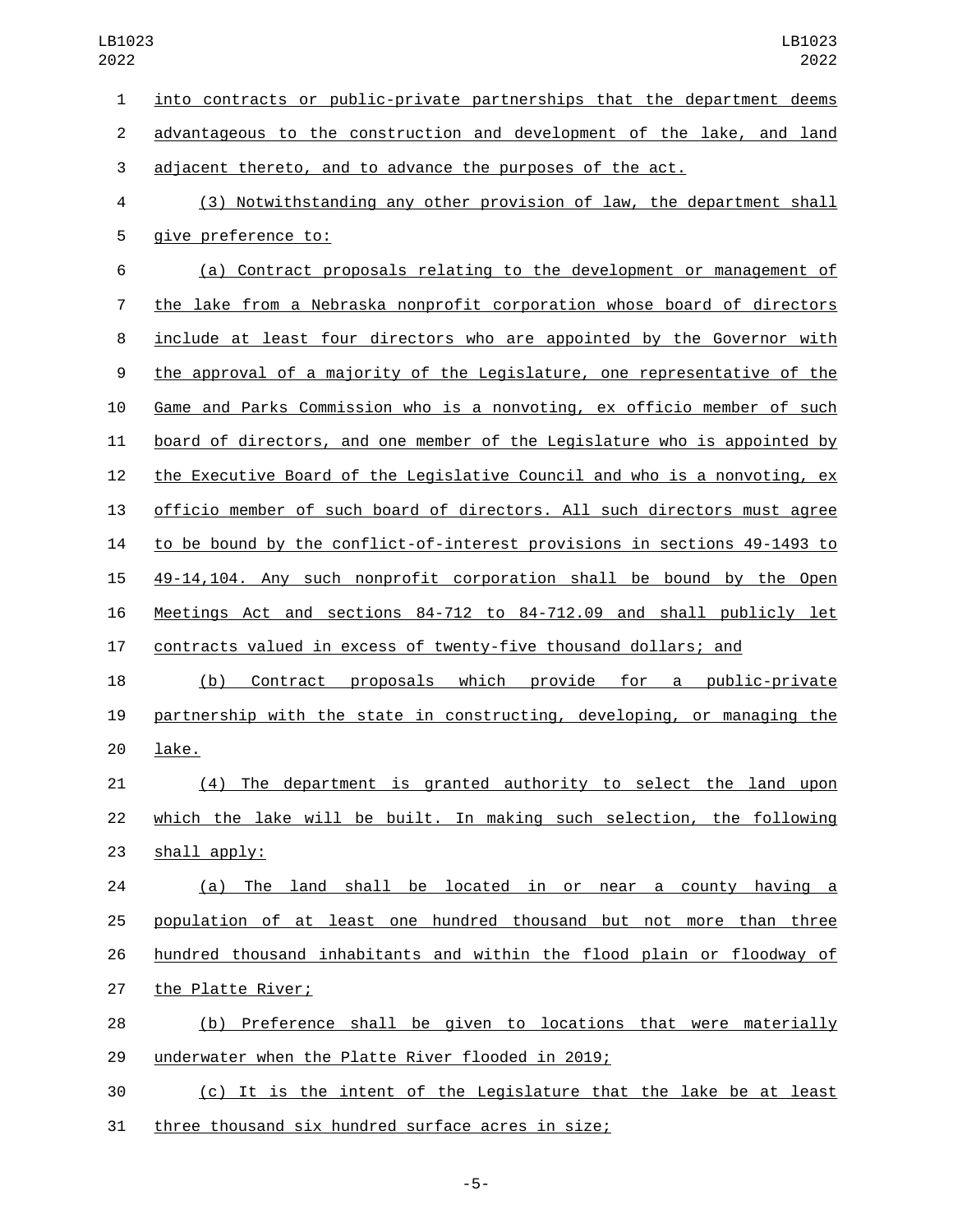| $\mathbf{1}$   | (d) No dam shall be constructed on the main channel of the Platte         |
|----------------|---------------------------------------------------------------------------|
| $\overline{2}$ | River in order to construct the lake; and                                 |
| 3              | (e) No city or village, or any part thereof, shall be flooded in          |
| 4              | order to construct the lake.                                              |
| 5              | (5) The department is granted authority to designate the land             |
| 6              | selected for the lake under subsection (4) of this section, and land near |
| 7              | or adjacent thereto, as the Lake Development District.                    |
| 8              | (6) The department may, in the performance of its duties, seek input      |
| 9              | and advice from any natural resources district that encompasses any of    |
| 10             | the area included in the Lake Development District.                       |
| 11             | (7) It is the intent of the Legislature that the department engage        |
| 12             | local stakeholders as the department carries out its duties under this    |
| 13             | section.                                                                  |
| 14             | (8) The land selected for the lake shall be owned by the state, and       |
| 15             | the department shall ensure that the general public has complete access   |
| 16             | to the lake. No private entity involved in the constructing, developing,  |
| 17             | or managing of the lake shall designate any portion of the lake for       |
| 18             | exclusively private use. Nothing in this subsection shall preclude        |
| 19             | reasonable limitations on the number of people using the lake, a marina,  |
| 20             | or any other access point so long as such limitation does not restrict    |
| 21             | access to a designated class of private parties.                          |
| 22             | (9) Neither the Director of Natural Resources nor any employee of         |
| 23             | the Department of Natural Resources shall have a financial interest,      |
| 24             | either personally or through an immediate family member, in any purchase, |
| 25             | sale, or lease of real property relating to the construction or           |
| 26             | development of the lake or in any contract entered into by the department |
| 27             | relating to the construction, development, or management of the lake. For |
|                |                                                                           |

28 purposes of this subsection, immediate family member means a spouse, child, sibling, parent, grandparent, or grandchild.

 Sec. 4. Notwithstanding any other provision of law, no land within the Lake Development District, as designated by the Department of Natural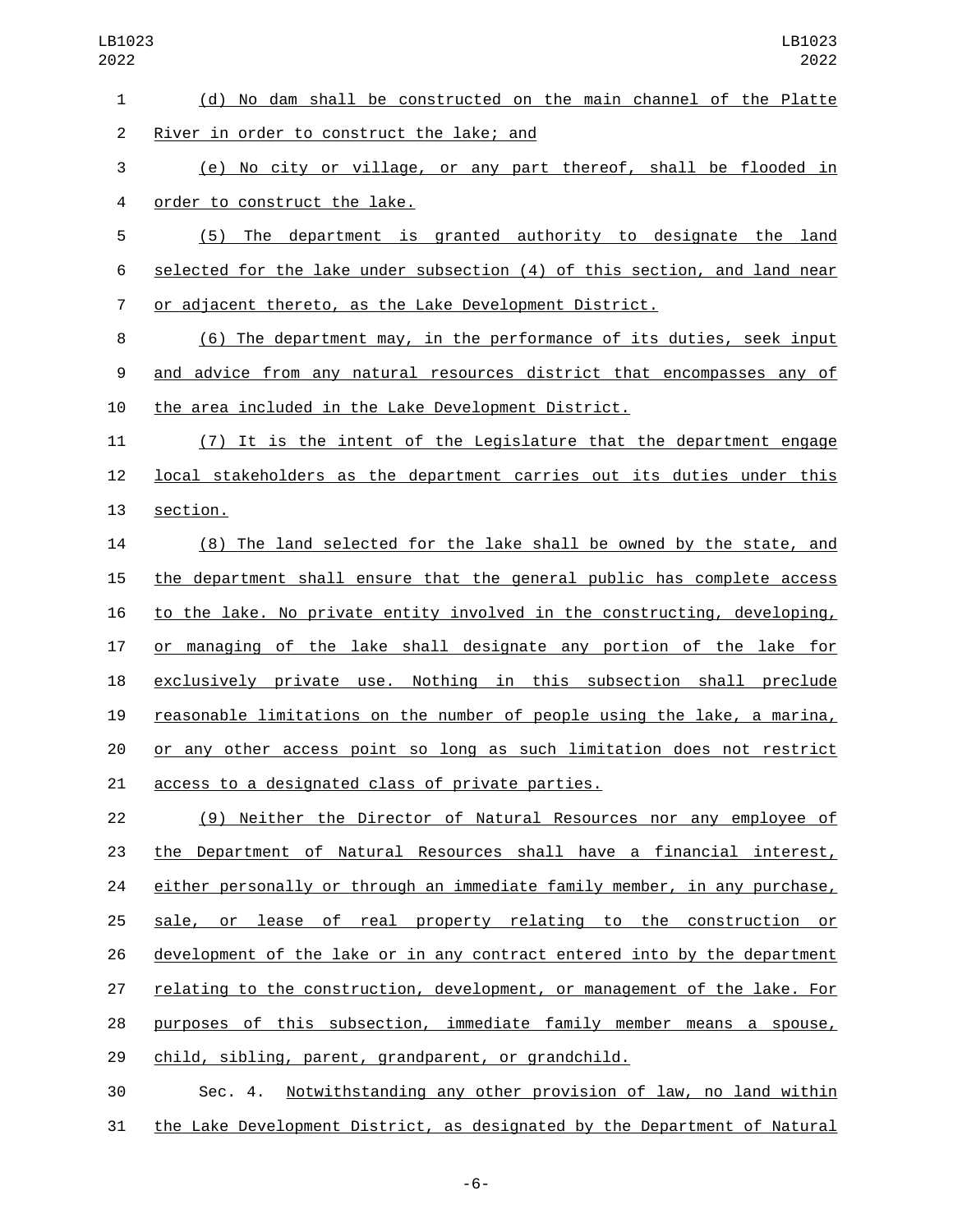| 1  | Resources pursuant to section 3 of this act, shall be annexed.            |
|----|---------------------------------------------------------------------------|
| 2  | Sec. 5. Sections 5 to 7 of this act shall be known and may be cited       |
| 3  | as the Water Recreation Enhancement Act.                                  |
| 4  | Sec. 6. The Legislature finds and declares as follows:                    |
| 5  | (1) The future vibrancy of the people, communities, and businesses        |
| 6  | of Nebraska depends on reliable sources of water;                         |
| 7  | (2) While it is in the state's best interest to retain control over       |
| 8  | its water supplies, much of the state's water resources are currently     |
| 9  | underutilized;                                                            |
| 10 | (3) In 2019, the state experienced historic flooding along the            |
| 11 | Platte River which caused loss of life and over one billion dollars in    |
| 12 | damage to private and public property and infrastructure;                 |
| 13 | (4) Well-planned flood control is critical to the future of the           |
| 14 | people, communities, and businesses of Nebraska;                          |
| 15 | (5) In light of the disruption from the COVID-19 pandemic and the         |
| 16 | trend toward a remote workforce around the country, people around the     |
| 17 | country are rethinking where they want to work, live, and raise a family. |
| 18 | As people consider where to live, access to sustainable water resources   |
| 19 | and outdoor recreational opportunities will be important considerations   |
| 20 | in making Nebraska a competitive choice for the future;                   |
| 21 | (6) The state's lakes and rivers help Nebraskans enjoy the water          |
| 22 | resources in our state and make Nebraska an even more attractive place to |
| 23 | live and raise a family;                                                  |
| 24 | (7) The state's water resources provide economic benefits to the          |
| 25 | people, communities, and businesses of Nebraska by helping to attract     |
| 26 | visitors from other states and boosting local economies;                  |
| 27 | (8) In 2021, the Legislature passed LB406, which established the          |
| 28 | Statewide Tourism And Recreational Water Access<br>and<br>Resource        |
| 29 | Sustainability Special Committee of the Legislature. The committee was    |
| 30 | tasked with conducting studies on:                                        |
| 31 | (a) The need to protect public and private property, including use        |

-7-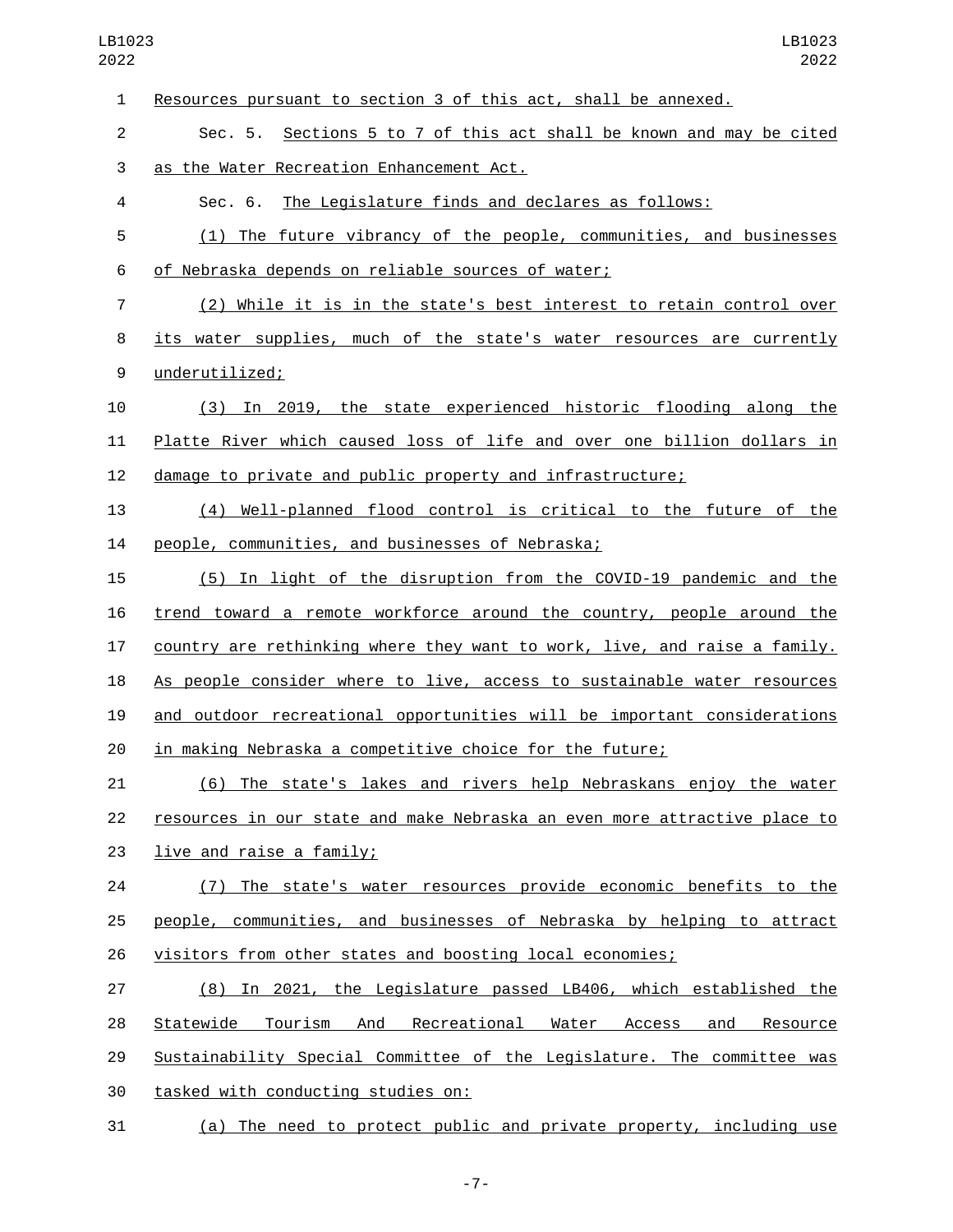| $\mathbf{1}$   | of levee systems, enhance economic development, and promote private       |
|----------------|---------------------------------------------------------------------------|
| $\overline{c}$ | investment and the creation of jobs along the Platte River and its        |
| 3              | tributaries from Columbus, Nebraska, to Plattsmouth, Nebraska;            |
| 4              | (b) The need to provide for public safety, public infrastructure,         |
| 5              | land-use planning, recreation, and economic development in the Lake       |
| 6              | McConaughy region of Keith County, Nebraska; and                          |
| 7              | (c) The socioeconomic conditions, recreational and tourism                |
| 8              | opportunities, and public investment necessary to enhance economic        |
| 9              | development and to catalyze private investment in the region in Knox      |
| 10             | County, Nebraska, that lies north of State Highway 12 and extends to the  |
| 11             | South Dakota border and includes Lewis and Clark Lake and Niobrara State  |
| 12             | Park;                                                                     |
| 13             | (9) After considerable study, the Statewide Tourism And Recreational      |
| 14             | Water Access and Resource Sustainability Special Committee identified the |
| 15             | following potential opportunities:                                        |
| 16             | <u>Marina construction projects to expand water access</u><br>(a)<br>and  |
| 17             | recreational opportunities at Lake McConaughy and the Lewis and Clark     |
| 18             | State Recreation Area; and                                                |
| 19             | (b) A project to increase access to and the enjoyment of Niobrara         |
| 20             | State Park through the construction of an event center and lodge;         |
| 21             | <u>(10) It is in the public interest to expand water access and </u>      |
| 22             | recreational opportunities at Lake McConaughy and the Lewis and Clark     |
| 23             | State Recreation Area through the construction of new marinas; and        |
| 24             | (11) It is in the public interest to increase access to and the           |
| 25             | enjoyment of Niobrara State Park through the construction of an event     |
| 26             | center and lodge.                                                         |
| 27             | Sec. 7. (1) The purposes of the Water Recreation Enhancement Act          |
| 28             | are to administer and carry out the following projects:                   |
| 29             | Marina construction projects to expand water access and<br>(a)            |
| 30             | recreational opportunities at Lake McConaughy and the Lewis and Clark     |
| 31             | State Recreation Area; and                                                |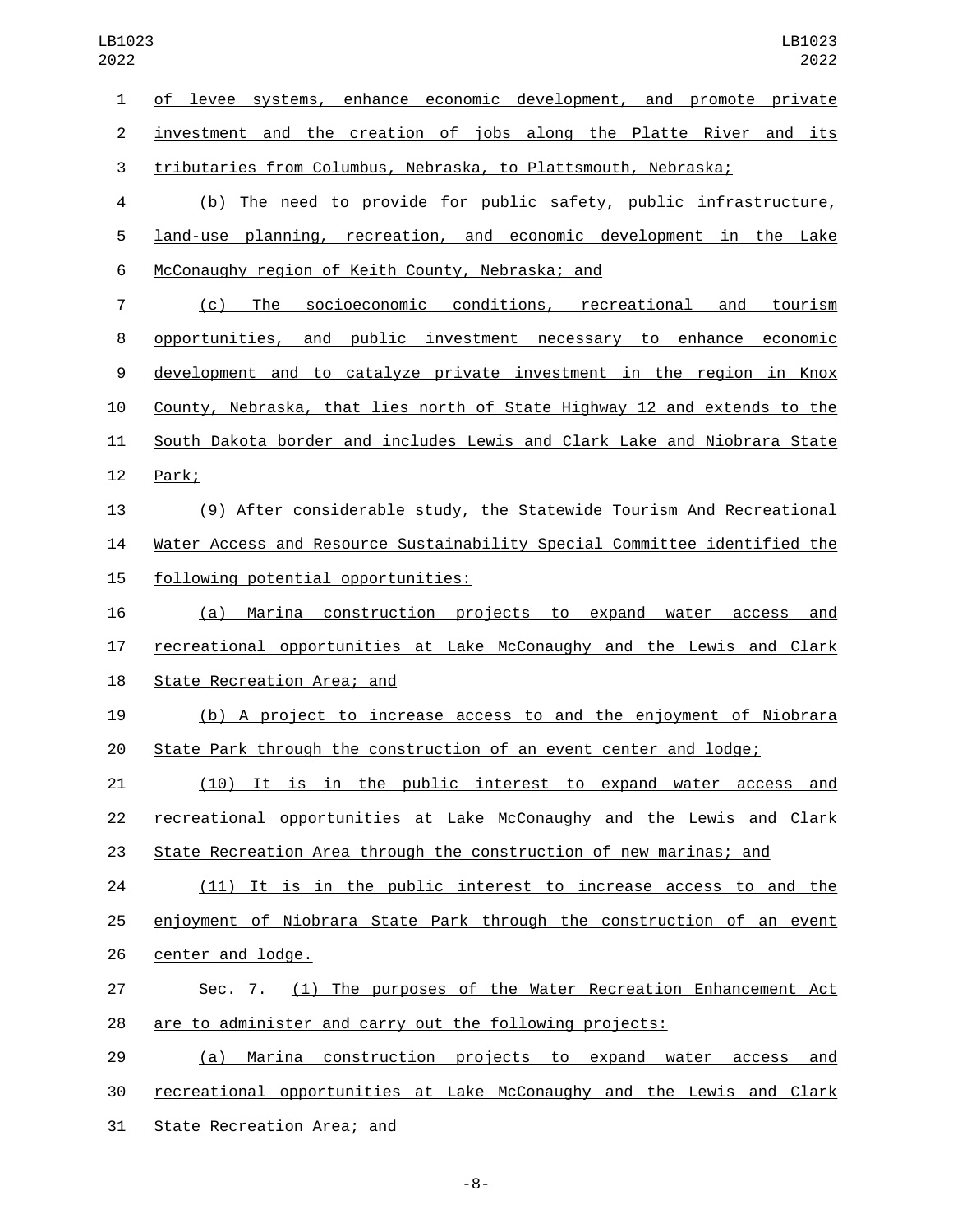(b) A project to increase access to and the enjoyment of Niobrara State Park through the construction of an event center and lodge. (2) The Game and Parks Commission is granted all power necessary to carry out the purposes of the Water Recreation Enhancement Act, 5 including, but not limited to, the power to: (a) Enter into contracts, including, but not limited to, contracts relating to the provision of construction services, management services, legal services, auditor services, and other consulting services or advice as the commission may require in the performance of its duties; and (b) Enter into public-private partnerships to carry out the purposes 11 of the act. (3) It is the intent of the Legislature that the Game and Parks Commission engage local stakeholders as the commission carries out the 14 projects authorized in this section. (4) It is also the intent of the Legislature to encourage political subdivisions that hold a Federal Energy Regulatory Commission license and that own land in and around the projects authorized in this section to enter into contracts with public and private entities for the use, lease, and purchase of such land whenever possible in order to increase economic development and recreational opportunities, particularly when covenants, easements, and other instruments can ensure such economic development complies with the rules and regulations of the Federal Energy Regulatory 23 Commission. (5) No member of the Game and Parks Commission or any employee of

 the commission shall have a financial interest, either personally or through an immediate family member, in any purchase, sale, or lease of real property relating to a project authorized in this section or in any contract entered into by the commission relating to a project authorized in this section. For purposes of this subsection, immediate family member means a spouse, child, sibling, parent, grandparent, or grandchild.

Sec. 8. Section 50-802, Reissue Revised Statutes of Nebraska, is

-9-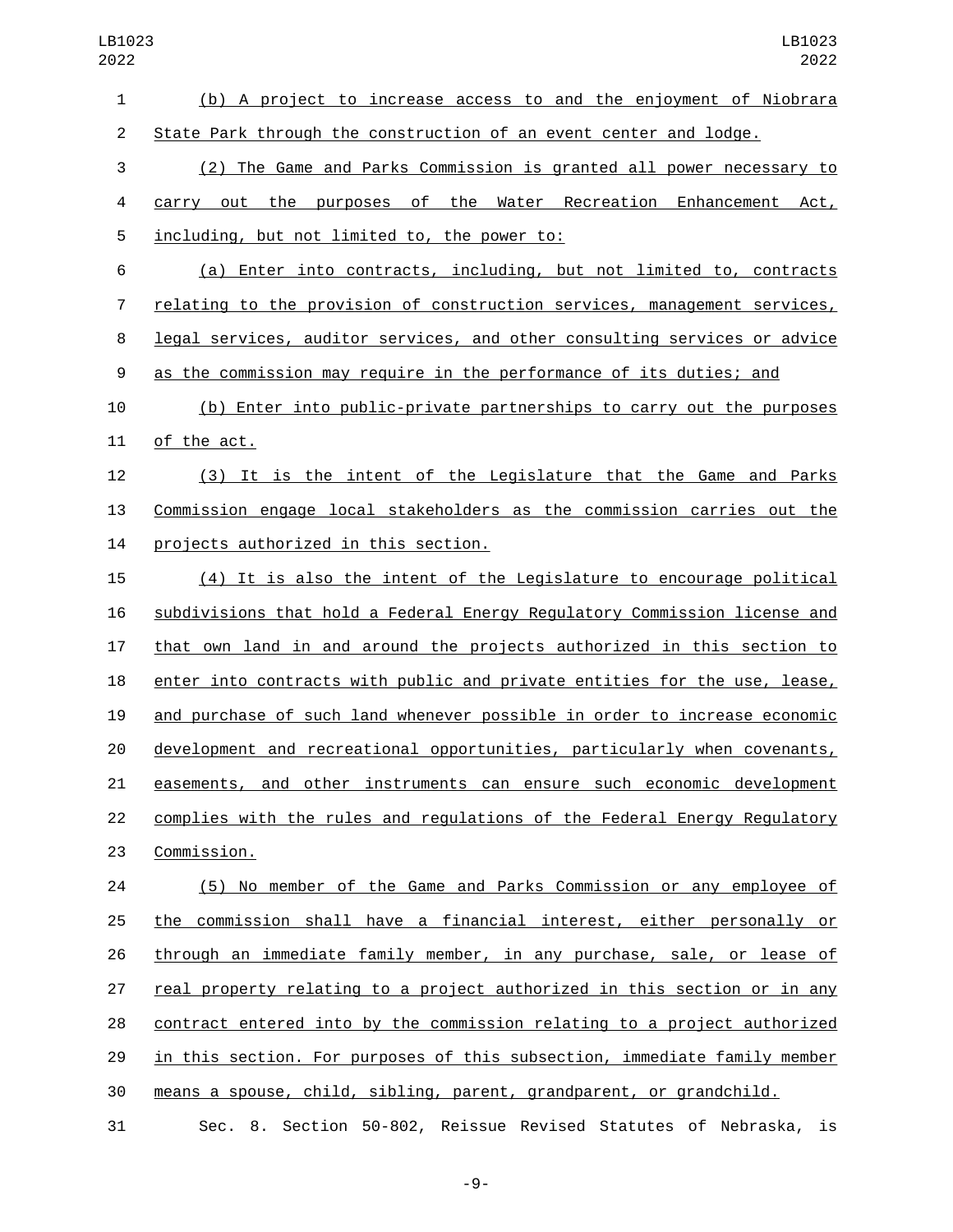1 amended to read:

 50-802 (1) The Statewide Tourism And Recreational Water Access and Resource Sustainability (STAR WARS) Special Committee of the Legislature is hereby established as a special legislative committee to exercise the powers and perform the duties provided in this section. The special legislative committee shall consist of no fewer than seven members of the Legislature as determined by the Executive Board of the Legislative Council. The special legislative committee shall consist of the Speaker of the Legislature, who shall serve as chairperson of the special legislative committee, the chairperson of the Natural Resources Committee of the Legislature, one member of the Appropriations Committee of the Legislature, and at least four other members of the Legislature appointed by the executive board. The appointed members of the special legislative committee shall be members who represent legislative districts comprising portions of the areas under study or who otherwise have knowledge of such areas. All appointments shall be made within the first six days of the legislative session in odd-numbered years. Members shall serve two-year terms corresponding with legislative sessions and may be reappointed for 19 consecutive terms.

 (2) The Executive Board of the Legislative Council shall provide staff as required by the special legislative committee from existing legislative staff. In addition, the special legislative committee may hire additional staff, make expenditures for travel, and enter into contracts for consulting, engineering, and development studies. The contracts shall be based on competitive bids and subject to approval by the executive board upon the recommendation of a majority of the members of the special legislative committee. It is the intent of the Legislature to appropriate two million dollars for fiscal year 2021-22 to carry out 29 the purposes of this section.

(3)(a) Studies shall be conducted on:30

(i) The need to protect public and private property, including use

-10-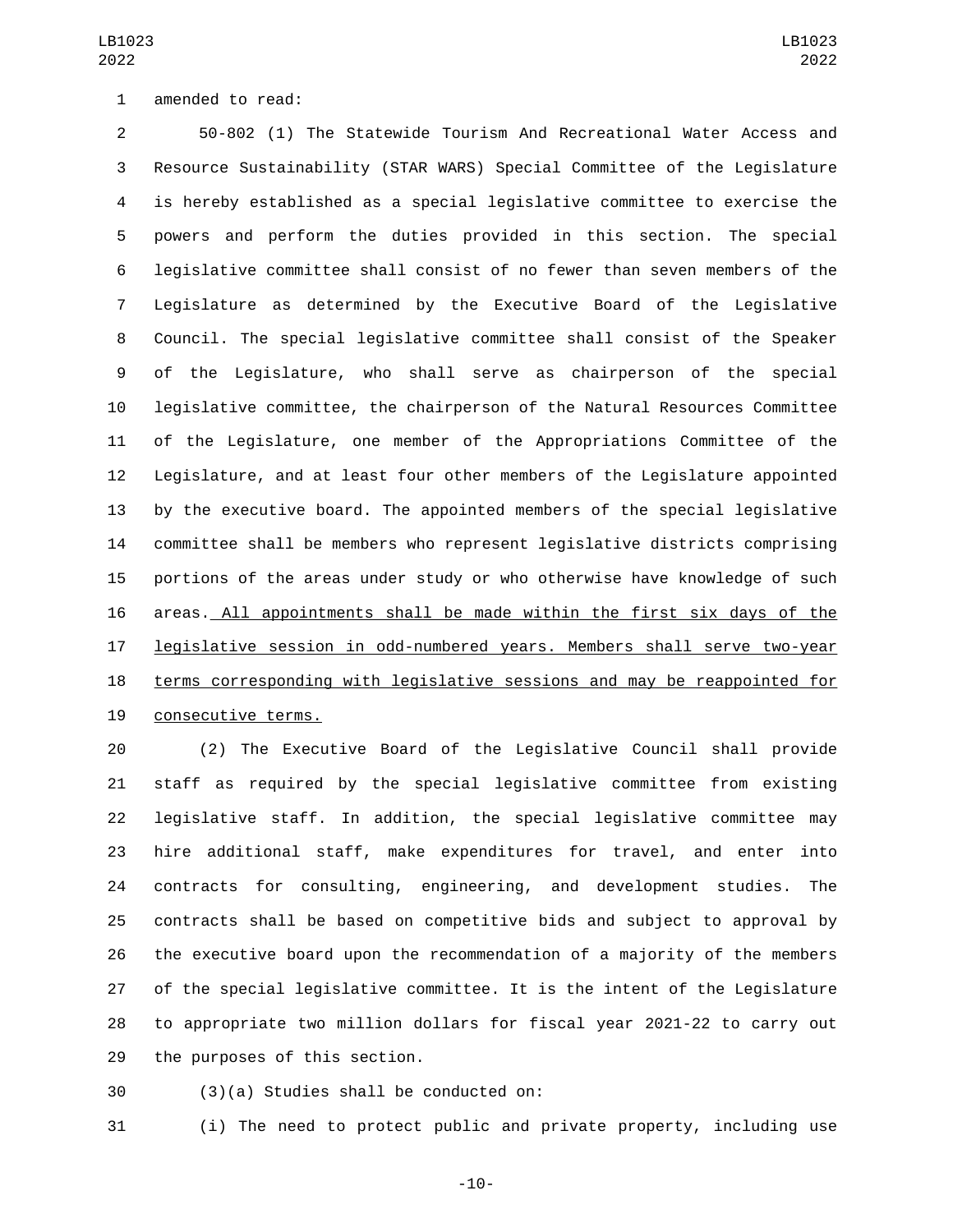of levee systems, enhance economic development, and promote private investment and the creation of jobs along the Platte River and its tributaries from Columbus, Nebraska, to Plattsmouth, Nebraska;

 (ii) The need to provide for public safety, public infrastructure, land-use planning, recreation, and economic development in the Lake 6 McConaughy region of Keith County, Nebraska; and

 (iii) The socioeconomic conditions, recreational and tourism opportunities, and public investment necessary to enhance economic development and to catalyze private investment in the region in Knox County, Nebraska, that lies north of State Highway 12 and extends to the South Dakota border and includes Lewis and Clark Lake and Niobrara State 12 Park.

 (b) The study of the Lower Platte River pursuant to subdivision (3) (a)(i) of this section shall not include a study of any dam on a Platte River channel, but may include infrastructure options that maintain the integrity of the main channel of the Platte River. The committee may study dams relating to tributaries of the Platte River and levees in such 18 area.

 (c) The studies regarding Lake McConaughy in Keith County and Lewis and Clark Lake and Niobrara State Park in Knox County shall evaluate the outcomes and the economic benefits of proposed development and improvements to residents, the local region, and state tourism.

 (4) The special legislative committee may hold hearings and request and receive reports from federal, state, county, city, and village agencies and natural resources districts regarding matters pertaining to such studies. The special legislative committee may hold one or more closed sessions for the receipt of confidential information if at least one-half of the members of the special legislative committee vote in open session to hold a closed session. The special legislative committee may appoint one or more subcommittees for the purpose of receiving public input as it relates to the purposes described in section 50-801 and this

-11-